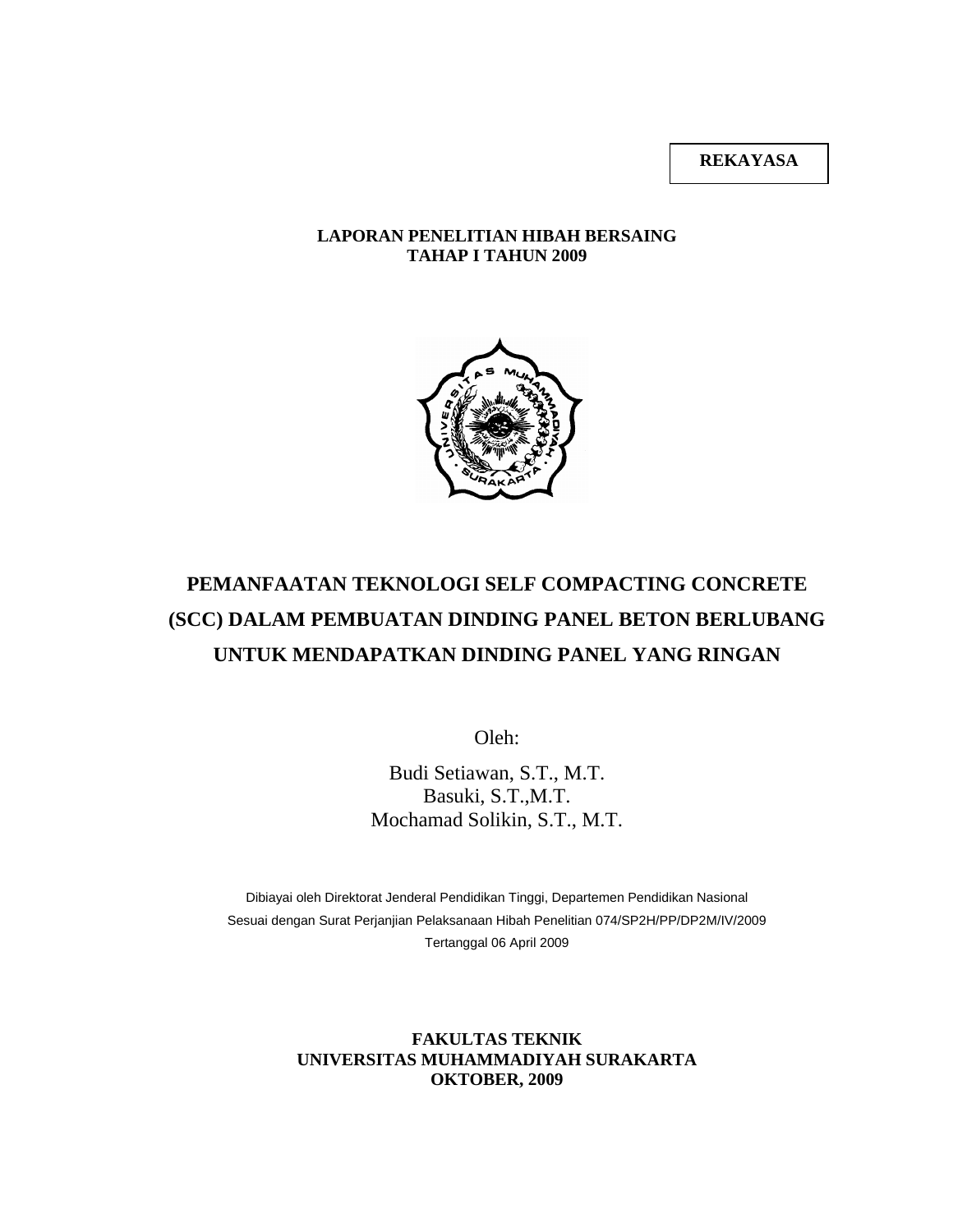### **HALAMAN PENGESAHAN AKHIR**

#### 1. Judul ÷

Pemanfaatan Teknologi Self Compacting Concrete (SCC) Dalam Pembuatan Dinding Panel Beton Berlubang Untuk Mendapatkan Dinding Panel Yang Ringan

#### 2. Ketua Peneliti

- a. Nama : Budi Setiawan, ST. MT.
- b. Jenis Kelamin : Laki - laki  $:785$
- c. NIK
- d. Jabatan Fungsional : Asisten Ahli
- e. Bidang Keahlian : Teknik Sipil Struktur
- f. Fakultas / Jurusan : Teknik / Teknik Sipil
- : Universitas Muhammadiyah Surakarta g. Perguruan Tinggi

#### h. Anggota Peneliti

| No               | Nama &<br>Gelar Akademi   | Bidang<br>Keahlian              | Fakultas /<br>Jurusan           | Perguruan<br>Tinggi           |
|------------------|---------------------------|---------------------------------|---------------------------------|-------------------------------|
| 1.               | Basuki, S.T., M.T.        | <b>Teknik Sipil</b><br>Struktur | Teknik /<br>Teknik Sipil        | Universitas Muh.<br>Surakarta |
| $\overline{2}$ . | Moch. Solikin, S.T., M.T. | Teknik Sipil<br>Struktur        | Teknik /<br><b>Teknik Sipil</b> | Universitas Muh.<br>Surakarta |

#### 3. Pendanaan dan Jangka Waktu Penelitian

- a. Jangka waktu penelitian yang diusulkan
- b. Biaya total yang diusulkan
- 
- c. Biaya yang disetujui tahun 2009

Mengetahui

Dekan Fakultas Teknik UMS

(Ir. H. Sri Widodo, MT)

NIK: 542

: Rp. 149.805.000,00

: 3 tahun

 $Rp. 45.000.000,000$ 

Surakarta, 26 Oktober 2009

Ketua Peneliti

(Budi Setiawan, ST. MT) NIK: 785

Menyetujui, Ketua Lembaga Penelitian Universitas Muhammadiyah Surakarta

(Dr. Harun Joko Pravitno) NIP: 132049998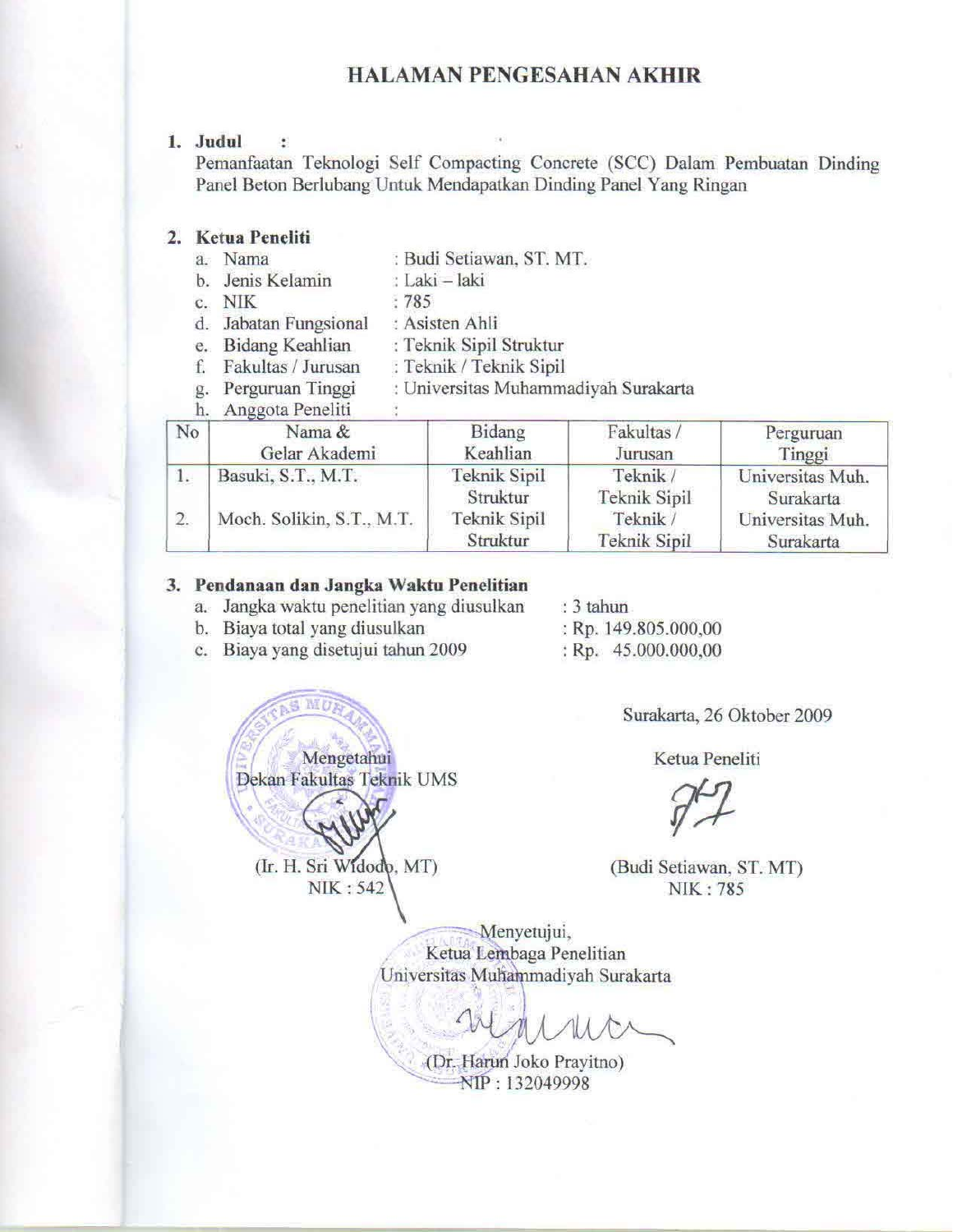#### **Ringkasan**

## **Pemanfaatan Teknologi Self Compacting Concrete (SCC) Dalam Pembuatan Dinding Panel Beton Berlubang untuk Mendapatkan Dinding Panel yang Ringan**

Dalam dunia konstruksi, saat ini beton merupakan pilihan utama sebagai bahan konstruksi karena banyaknya keunggulan yang dimiliki. Disamping keunggulan yang dimiliki, kelemahan beton sebagai bahan konstruksi adalah diperlukannya waktu yang cukup lama untuk mencapai kekuatan awal dan berat sendiri yang cukup besar. Salah satu cara mengatasi kelemahan tersebut adalah dengan menggunakan beton pracetak dan pemakaian beton yang ringan. Pemakaian beton pracetak yang ringan akan sangat bermanfaat dalam meningkatkan efisiensi waktu pelaksanaan pekerjaan konstruksi dan meningkatkan keamanan bangunana gedung terhadap bahaya gempa. Kepedulian terhadap bahaya gempa tersebut disebabkan Indonesia adalah Negara yang terletak di daerah yang sering dilanda gempa-gempa besar.

Salah satu beton pracetak ringan yang sudah dikembangkan dan digunakan pada saat ini adalah beton ringan aerasi (*Aerated Lightweight Concrete*/ ACL). Bahan dasar pembuatan beton aerasi pada dasarnya sama dengan beton biasa (kapur, pasir silica, semen, dan air) namun ditambah bahan pengembang kemudian dilakukan proses perawatan (*curing*) bertekanan.

Salah satu bagian yang selalu diperlukan pada bangunan gedung adalah dinding. Meskipun dinding merupakan komponen non struktur pada bangunan bertingkat, dinding merupakan beban yang harus dipikul oleh elemen-elemen struktur sehingga berat dinding berpengaruh terhadap perencanaan dimensi elemen struktur.

Penelitian ini bertujuan menghasilkan teknologi pembuatan dinding beton pracetak ringan, dengan cara cara memberikan rongga atau lubang pada penampang memanjang beton (sistem sarang lebah), dan mengkaji kelayakannya sebagai bahan dinding .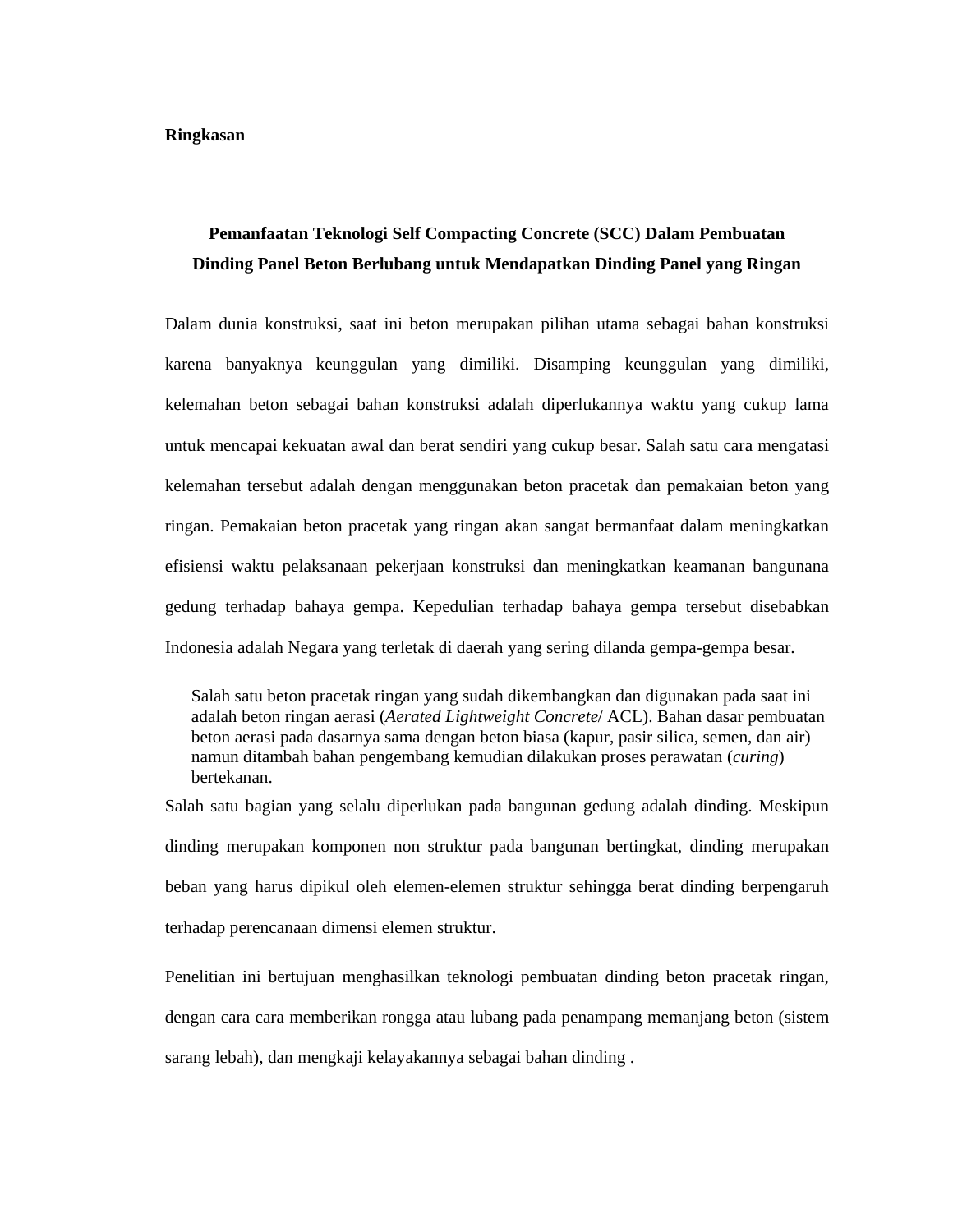Pembuatan beton pracetak ringan dengan rongga-rongga tipis di dalamnya saat ini mungkin dilaksanakan mengingat telah ditemukannya teknologi *self compacting concrete* (SCC) yaitu beton tanpa kerikil dengan pemadatan mandiri.

Pengujian yang dilakukan dalam penelitian dinding panel beton berlubang terdiri dari pengujian mortar beton segar dan pengujian mortar beton yang telah mengeras. Pengujian mortar beton segar berupa mortar flow test, sedangkan pengujian mortar beton yang telah mengeras berupa: kuat tekan mortar beton, uji serapan air dinding panel, uji berat volume dinding panel, dan uji kuat lentur dinding panel. Pengujian beton mengeras dilakukan setelah dinding panel dirawat selama 28 hari.

Pengujian berat volume dan pengujian kuat lentur dinding panel dilakukan terhadap 3 buah variasi bentuk lubang pada potongan melintang dinding panel sedangkan pengujian yang lain variasi bentuk lubang tidak berkorelasi dengan hasil pengujian.

Hasil pengujian menunjukkan rancangan campuran beton yang sesuai untuk pembuatan *self compacting concrete* (SCC) adalah dengan rasio pasir dan semen sebesar 2,75 sedangkan faktor air semen sebesar 0,45. Hasil uji kuat tekan mortar beton sebesar 31,4 MPa, lebih tinggi dari syarat kuat tekan beton untuk daerah gempa. Serapan air dinding panel beton berlubang sebesar 1,12% sangat rendah jika dibandingkan syarat serapan air dinding beton.

Hasil pengujian kuat lentur menunjukkan dinding panel beton berlubang type I sebesar 17,83 kg/cm<sup>2</sup>; dinding panel type II sebesar 14,54 kg/cm<sup>2</sup>; dan dinding panel type III sebesar 14,25 kg/cm<sup>2</sup>. Berat volume dinding panel beton berlubang type I sebesar 1.124,91 kg/cm<sup>3</sup>; dinding panel type II sebesar 1.134,49 kg/cm<sup>3</sup>; dan dinding panel type III sebesar 1.352,31 kg/cm<sup>3</sup>. Berat persatuan luas dinding panel beton berlubang type I sebesar 134,99 kg/cm<sup>2</sup>; dinding panel type II sebesar 136,83 kg/cm<sup>2</sup>; dan dinding panel type III sebesar 162,28 kg/cm<sup>2</sup>.

Dengan hasil tersebut maka dinding panel berlubang type I merupakan dinding panel yang paling optimal sebagai dinding panel beton ringan. Dengan dinding panel type I tersebut, diperoleh berat persatuan luas dinding lebih ringan 40% apabila dibandingkan berat persatuan luas dinding batu bata. Panjang dinding panel maksimum yang bisa dibuat adalah 5 meter.

Penelitian ini perlu dilanjutkan untuk memperbaiki rancangan campuran beton, mengurangi tebal sekat dinding dan penggunaan sambungan dinding panel.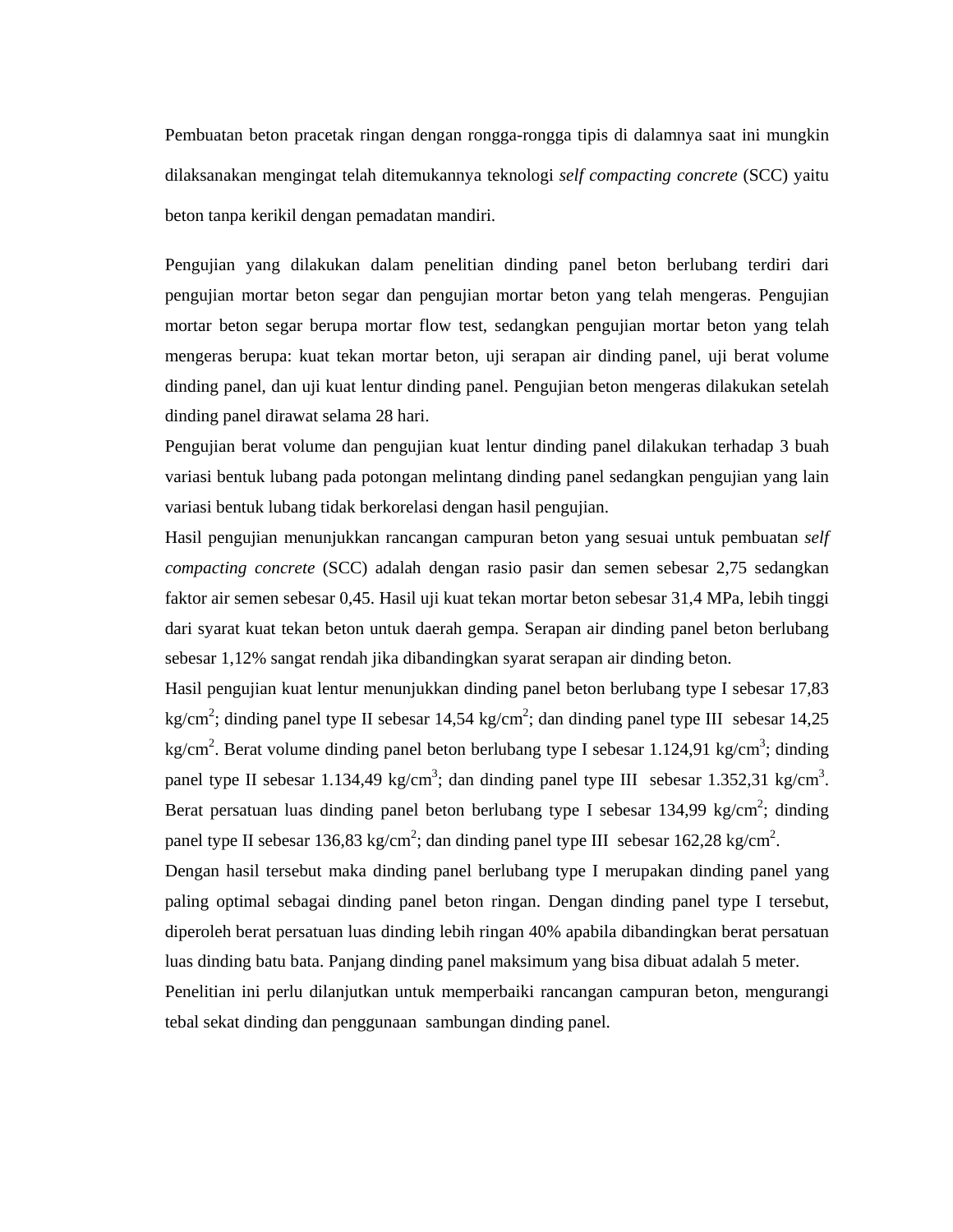#### **Summary**

**The utilization of Self Compacting Concrete (SCC) in producing hollow concrete panel wall to provide light-weight panel wall** 

Concrete is widely used as construction materials, since it has more advantages in comparison to other materials. However, concrete has problems when it is used because it needs longer period to gain initial strength and has high density. To overcome the problems, the employment of precast concrete and light weight concrete become a good solution. The precast light-weight concrete gives benefit in increasing construction time efficiency and increase building safety related to earthquake damage. The concern about earthquake is due to the fact that Indonesia is located in the 'chain of fire' area in which some big earthquakes frequently occur.

One of the light-wight concretes that has been developed and used nowadays is Aerated Lightweight Concrete. It contains same materials as that of ordinary concrete (lime, silica sand, Portland cement and water) but it is added by foam agent and undergone pressure curing.

Wall is the prominent element in building. Although it is not a structural component, in storied buildings wall becomes a dead load that must be restrained by structural elements in the building. Therefore, the weight of the wall is closely related to the design of the element structure.

This research aims at producing light-weight concrete wall by providing a hollow cavity on the longitudinal section of the concrete (bee haive system).

The production of light-weight concrete with the thin hollow cavities is enabled by the availability of self compacting concrete (SSC), a self compacting concrete without coarse aggregate.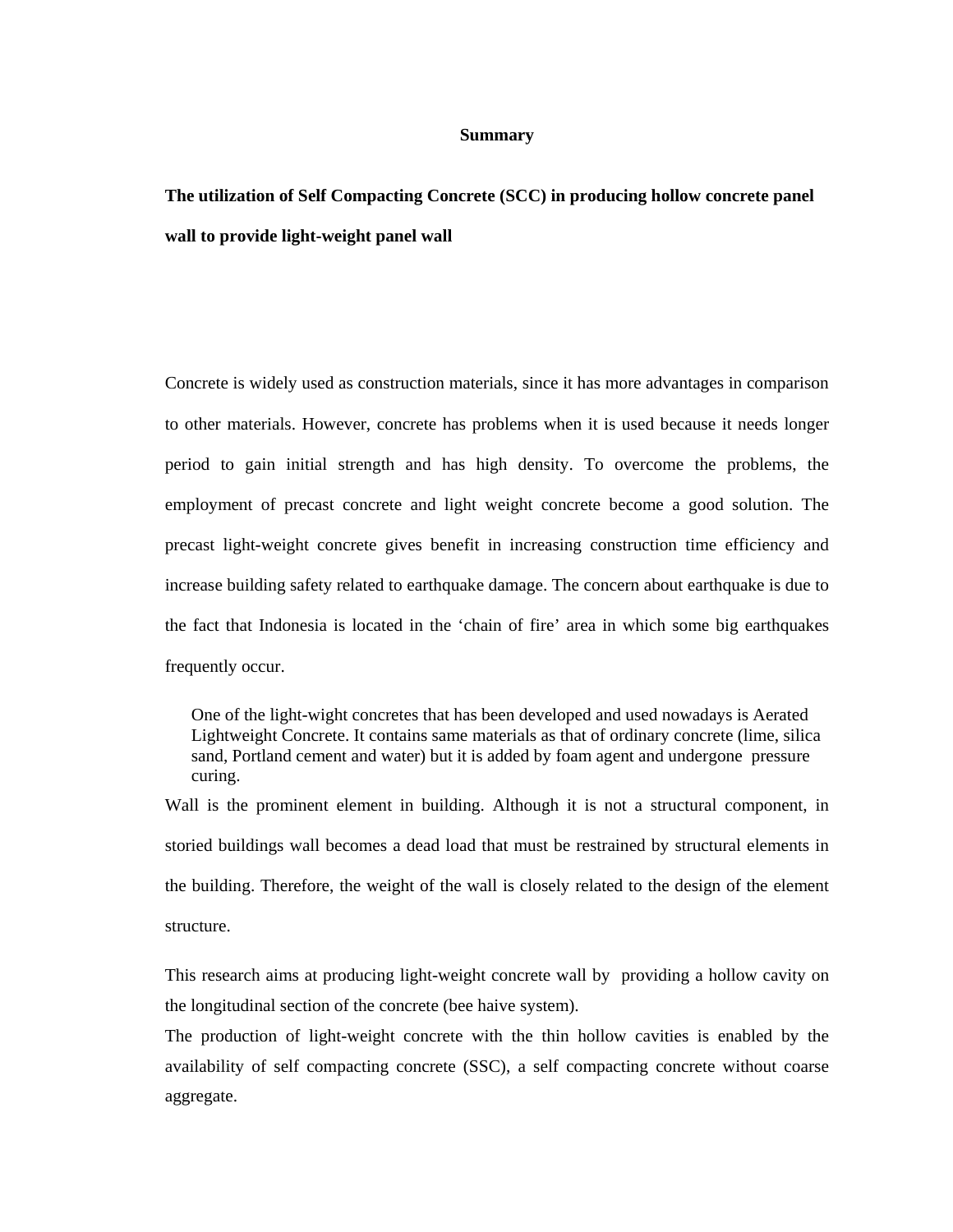In this research, the tests conducted on hollow panel wall are test on fresh concrete in the form of mortar flow test and test on hardened concrete which consists the examination of mortar concrete compressive strength, walll panel absorbtion, density of the concrete wall panel and flexural strength of the concrete wall panel. The test for hardened concrete is done after 28 days of curing.

Test of the density of the concrete wall panel and flexural strength of the concrete wall panel is accomplished on 3 different hollow wall panel concretes. Whereas other tests are conducted on the same specimens for all of the different hollow wall panel concrete since the variety of hollow wall panel concretes does not influence the tests.

The research shows that concrete mix design that is appropriate for producing self compacting concrete is the mix proportion with sand-Portland cement ratio 2.75 and the water-cement ratio 0.45. In this proportion, the compressive strength of the mortar concrete is 31.4 MPa, which is higher than the compressive strength required for concrete in earthquake area. Besides, the water absorbtion of the concrete hollow wall panel is 1.12% . This is very low compared to the requirement of standart concrete wall absorption.

The examination on flexural strength of the concrete hollow wall panel shows that for type I the flexural strength is 17.83 kg/cm<sup>2</sup>; the flexural strength of type II is 14.54 kg/cm<sup>2</sup>; and that of type III is 14.25 kg/cm<sup>2</sup>. The weight – unit volume of the concrete hollow wall panel are 1,124.91 kg/cm<sup>3</sup> for type I; 1,134.49 kg/cm<sup>3</sup> for type II; and 1,352.31 kg/cm<sup>3</sup> for type III. Furthermore, the weight-unit areas of the concrete hollow wall panel for each type are 134.99  $\text{kg/cm}^2$ ; 136.83 kg/cm<sup>2</sup>; and 162.28 kg/cm<sup>2</sup>.

Based on the result, the type I wall panel is the most optimum concrete hollow wall panel. The type I hollow concrete wall panel gives 40 % reduction of weight-unit area in comparison to the weight-unit area of brick wall. In addition, the maximum length of concrete hollow panel wall is 5 meters. Further research should be conducted on the design of concrete mix proportion to improve the quality of concrete particularly on the reduction of the wall partition thickness and the the use of wall panel connection.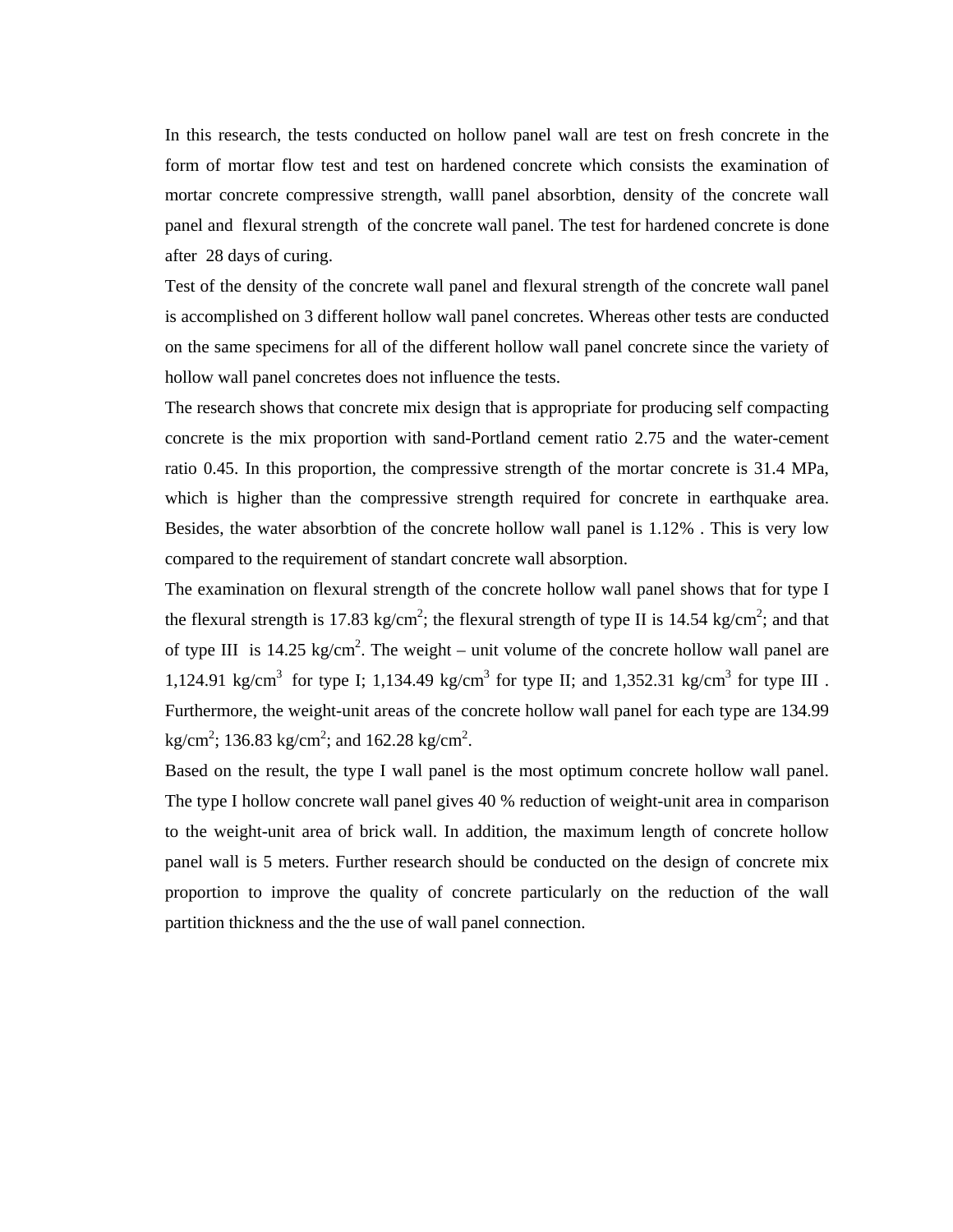#### **PRAKATA**

*Assalamu'alaikum Wr. Wb.* 

Alhamdulillahirobbil 'alamin, segala puji dan syukur penulis panjatkan kehadirat Allah S.W.T yang telah melimpahkan rahmad, taufik, hidayah dan inayah-Nya, sehingga penulis bisa menyelesaikan Laporan Penelitian Hibah Bersaing yang berjudul "Pemanfaatan Teknologi Self Compacting Concrete (SCC) Dalam Pembuatan Dinding Panel Beton Berlubang Untuk Mendapatkan Dinding Panel Yang Ringan" ini dengan baik.

Seiring dengan perkembangan jasa konstruksi saat ini, teknologi dinding panel telah banyak dikembangkan. Namun karena beban dinding panel yang ada sekarang masih tergolong cukup berat maka, perlu dikembangkan suatu sistem dinding yang ringan serta mudah dalam pemasangannya. Pada penelitian ini dicoba membuat model dinding panel berlubang dengan menerapkan teknologi Self Compacting Concrete untuk mendapatkan suatu bentuk dinding panel yang ringan serta mudah didalam pemasangan.

Pada kesempatan ini penulis mengucapkan terima kasih atas selesaianya penelitian ini kepada :

- 1). Direktur Penelitian dan Pengabdian Masyarakat, Dirjen Dikti, Dekdiknas dan seluruh staf, sebagai penyandang dana atas bantuannya sehingga kegiatan in dapat terlaksana.
- 2). Ketua Lembaga Penelitian dan Pengabdian Masyarakat Universitas Muhammadiyah Surakarta beserta staf yang telah memberikan bantuan sampai selesainya Laporan Penelitian ini
- 3). Ir. H. Sri Widodo, M.T., selaku Dekan Fakultas Teknik Universitas Muhammadiyah Surakarta yang telah memberikan bantuan sampai selesainya Laporan Penelitian ini.
- 4). Ketua Laboratorium Teknik Sipil Fakultas Teknik beserta staf Universitas Muhammadiyah Surakarta yang telah memberikan bantuan sampai selesainya Laporan Penelitian ini
- 5). Rekan-rekan staf dosen dan staf administrasi serta teman-teman mahasiswa Jurusan Teknik Sipil, Universitas Muhammadiyah Surakarta yang telah membantu penulis selama melaksanakan penelitian ini.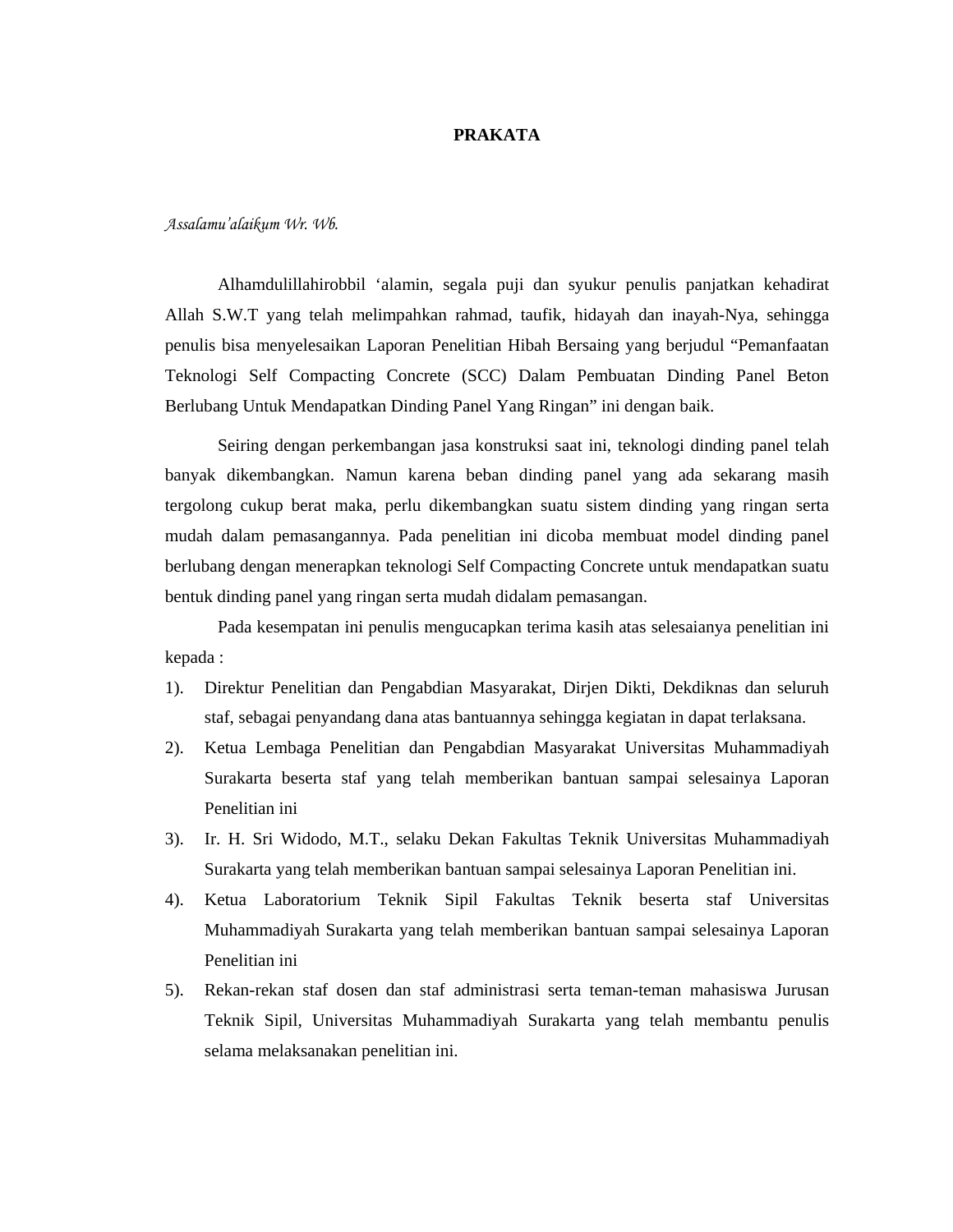6). Semua pihak yang tidak dapat disebutkan satu per satu baik secara langsung maupun tidak langsung yang telah membantu penulis dalam melakukan penelitian dan penyusunan laporan penelitian ini.

 Penulis menyadari bahwa penyusunan laporan penelitian ini masih jauh dari sempurna, karena itu kritik dan saran yang bersifat membangun sangat penulis harapkan dan semoga laporan tesis ini bermanfaat bagi semua. Amien.

*Wassalamu'alaikum Wr. Wb.* 

Surakarta, Oktober 2009

Penulis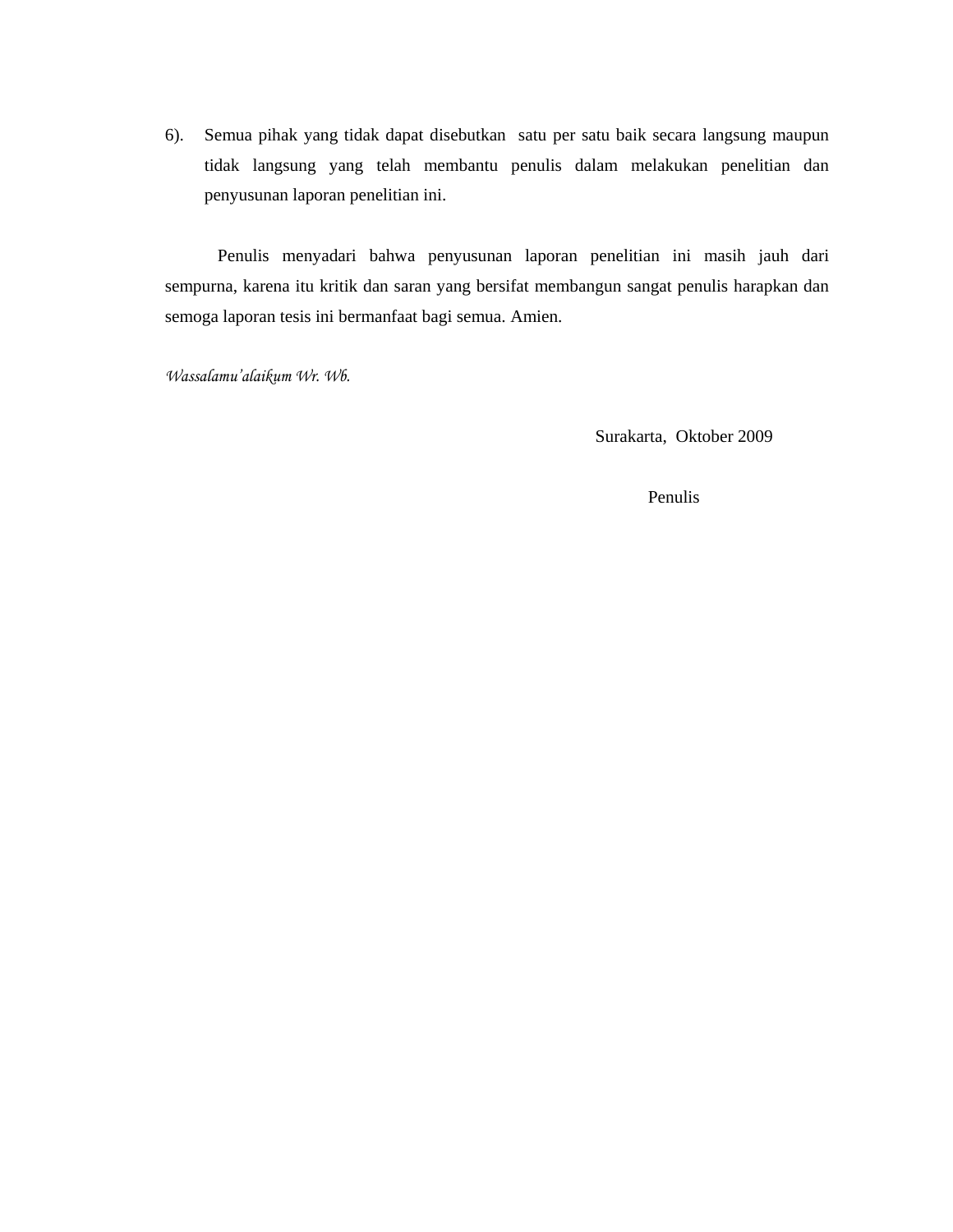### **DAFTAR ISI**

|                                               | Hal  |
|-----------------------------------------------|------|
| LEMBAR IDENTITAS DAN PENGESAHAN               | ii.  |
| RINGKASAN DAN SUMMARY                         | iii  |
| <b>PRAKATA</b>                                | vii  |
| <b>DAFTAR ISI</b>                             | ix   |
| <b>DAFTAR GAMBAR</b>                          | X1   |
| <b>DAFTAR TABEL</b>                           | xiii |
| <b>DAFTAR LAMPIRAN</b>                        | xiv  |
| <b>BAB I. PENDAHULUAN</b>                     |      |
| A. Latar belakang                             | 1    |
| B. Perumusan Masalah                          | 4    |
| C. Lingkup Pembahasan                         | 5    |
| <b>BAB II. STUDI PUSTAKA</b>                  |      |
| A. Beban Gempa Pada Struktur Bangunan         | 6    |
| B. Dinding Beton Berongga                     | 7    |
| C. Self Compacting Concrete                   | 8    |
| D. Mortar Beton                               | 13   |
| E. Dinding Beton                              | 15   |
| F. Pengujian Lentur Dinding Panel             | 16   |
| <b>BAB III. TUJUAN DAN MANFAAT PENELITIAN</b> |      |
| A. Tujuan Penelitian                          | 18   |
| <b>B.</b> Manfaat Penelitian                  | 19   |
| <b>BAB IV. METODE PENELITIAN</b>              |      |
| A. Rancangan Penelitian                       | 20   |
| <b>B.</b> Bentuk Dinding Panel                | 27   |
| C. Bahan Penelitian                           | 28   |
| D. Peralatan Penelitian.                      | 32   |
| E. Rancangan Campuran Mortar                  | 38   |
| F. Benda Uji Penelitian                       | 40   |
| G. Pengujian Dinding Panel                    | 40   |
| H. Standar Pengujian                          | 44   |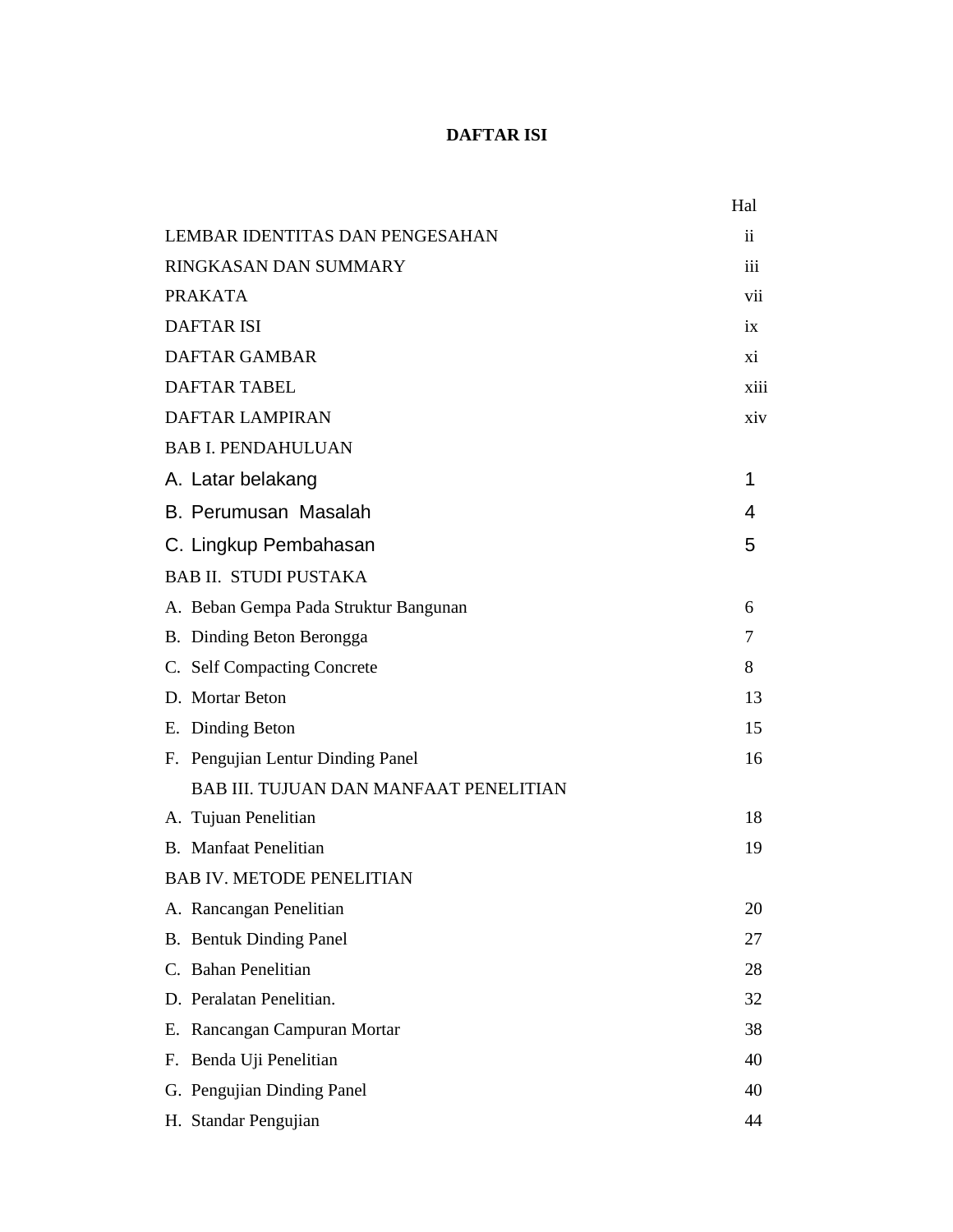### BAB V. HASIL PENELITIAN DAN PEMBAHASAN

| A. Hasil Pengujian Material                    | 46 |
|------------------------------------------------|----|
| B. Rancangan Campuran Mortar                   | 47 |
| C. Hasil Pengujian Karakteristik Dinding Panel | 49 |
| <b>BAB VI. KESIMPULAN DAN SARAN</b>            |    |
| A. Kesimpulan                                  | 59 |
| <b>B.</b><br>Saran                             | 60 |
| <b>DAFTAR PUSTAKA</b>                          | 62 |
| <b>LAMPIRAN</b>                                |    |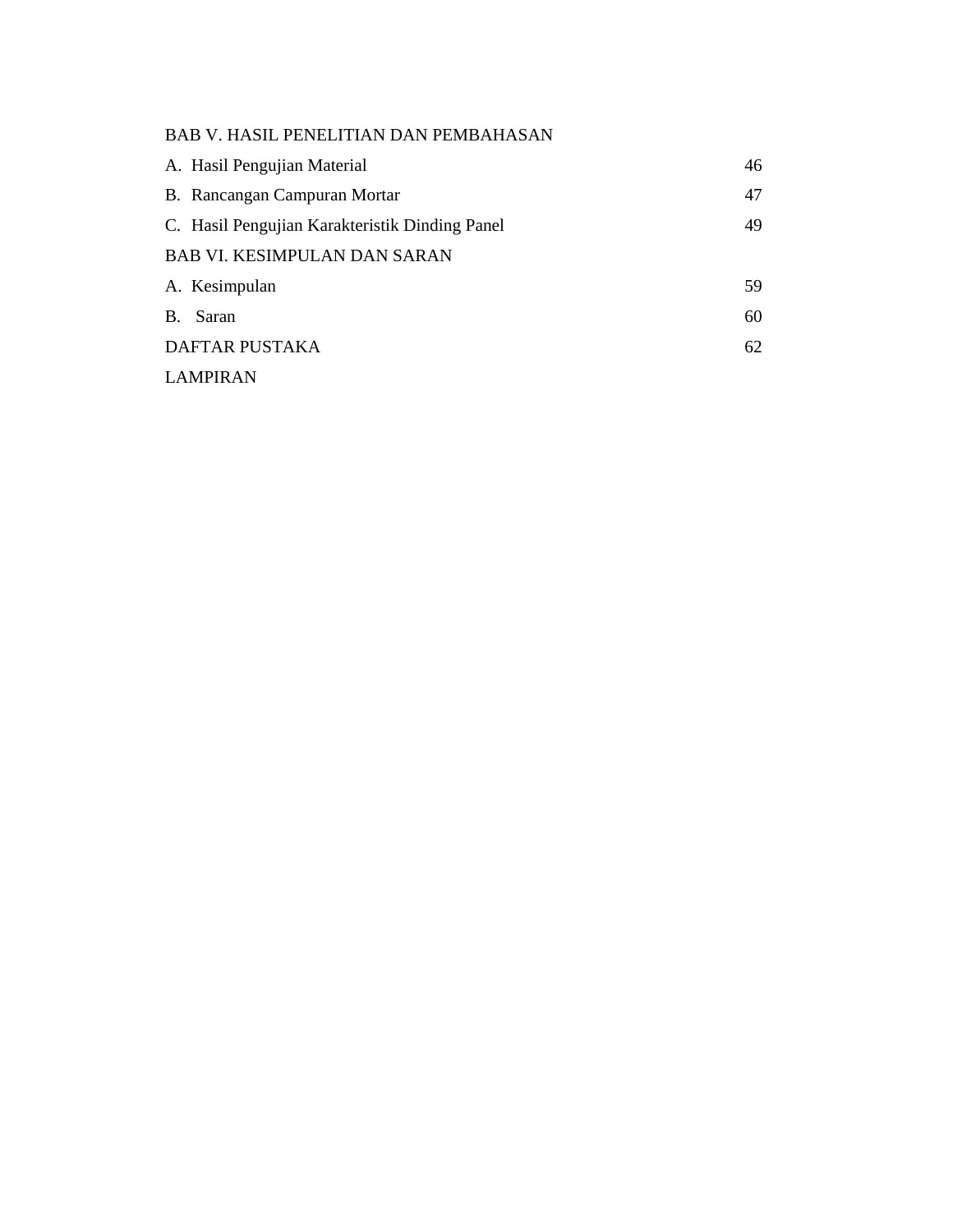#### **DAFTAR GAMBAR**

|                                                                                  | Hal |  |  |
|----------------------------------------------------------------------------------|-----|--|--|
| Gambar II.1. Pengujian mortar flow test                                          | 10  |  |  |
| Gambar II.2. Ukuran standar alat uji mortar flow test                            | 10  |  |  |
| Gambar II.3 Ukuran standar alat L Box-shapes                                     | 11  |  |  |
| Gambar II.4. Gambar pengujian L Box-shapes                                       | 12  |  |  |
| Gambar II.5. Gambar alat uji mortar funnel test                                  | 13  |  |  |
| Gambar II.6. Pengujian lentur                                                    | 16  |  |  |
| Gambar IV.1. Dimensi dan potongan melintang satu unit dinding panel berlubang 20 |     |  |  |
| Gambar IV.2. Dimensi bentuk lubang dinding panel tipe 1                          | 21  |  |  |
| Gambar IV.3. Dimensi bentuk lubang dinding panel tipe 2                          | 21  |  |  |
| Gambar IV.4. Dimensi bentuk lubang dinding panel tipe 3                          | 21  |  |  |
| Gambar IV.5. Bagan alir penelitian dinding panel berlubang                       | 23  |  |  |
| Gambar IV.6. Tiga buah bentuk sekat dinding panel rencana penelitian tahun I     | 27  |  |  |
| Gambar IV.7. Semen Portland jenis I merk Gresik                                  | 29  |  |  |
| Gambar IV.8. Pasir untuk penelitian                                              | 30  |  |  |
| Gambar IV.9. Kawat kasa yang dipakai untuk penelitian                            | 30  |  |  |
| Gambar IV.10. Superplaticizer yang digunakan untuk penelitian                    | 31  |  |  |
| Gambar IV.11. Salah begisting benda uji yang dipakai untuk penelitian            | 32  |  |  |
| Gambar IV.12. Gelas ukur dalam penelitian                                        | 33  |  |  |
| Gambar IV.13. Ayakan untuk agregat halus                                         | 33  |  |  |
| Gambar IV.14. Timbangan                                                          | 34  |  |  |
| Gambar IV.15. Kerucut terpancung                                                 | 34  |  |  |
| Gambar IV.16. Cetakan kubus beton                                                | 35  |  |  |
| Gambar IV.17. Oven                                                               | 35  |  |  |
| Gambar IV.18. Desicator                                                          | 36  |  |  |
| Gambar IV.19. Molen                                                              | 36  |  |  |
| Gambar IV.20 Alat Uji Kuat Tekan Mortar                                          | 37  |  |  |
| Gambar IV.21 Alat Uji Lentur Dinding Panel                                       | 37  |  |  |
| Gambar IV.22. Komponen untuk menentukan volume mortar                            | 38  |  |  |
| Gambar IV.23. Skema pengujian mortar flow test                                   | 41  |  |  |
| Gambar IV.24. Skema pengujian kuat lentur dinding panel                          | 44  |  |  |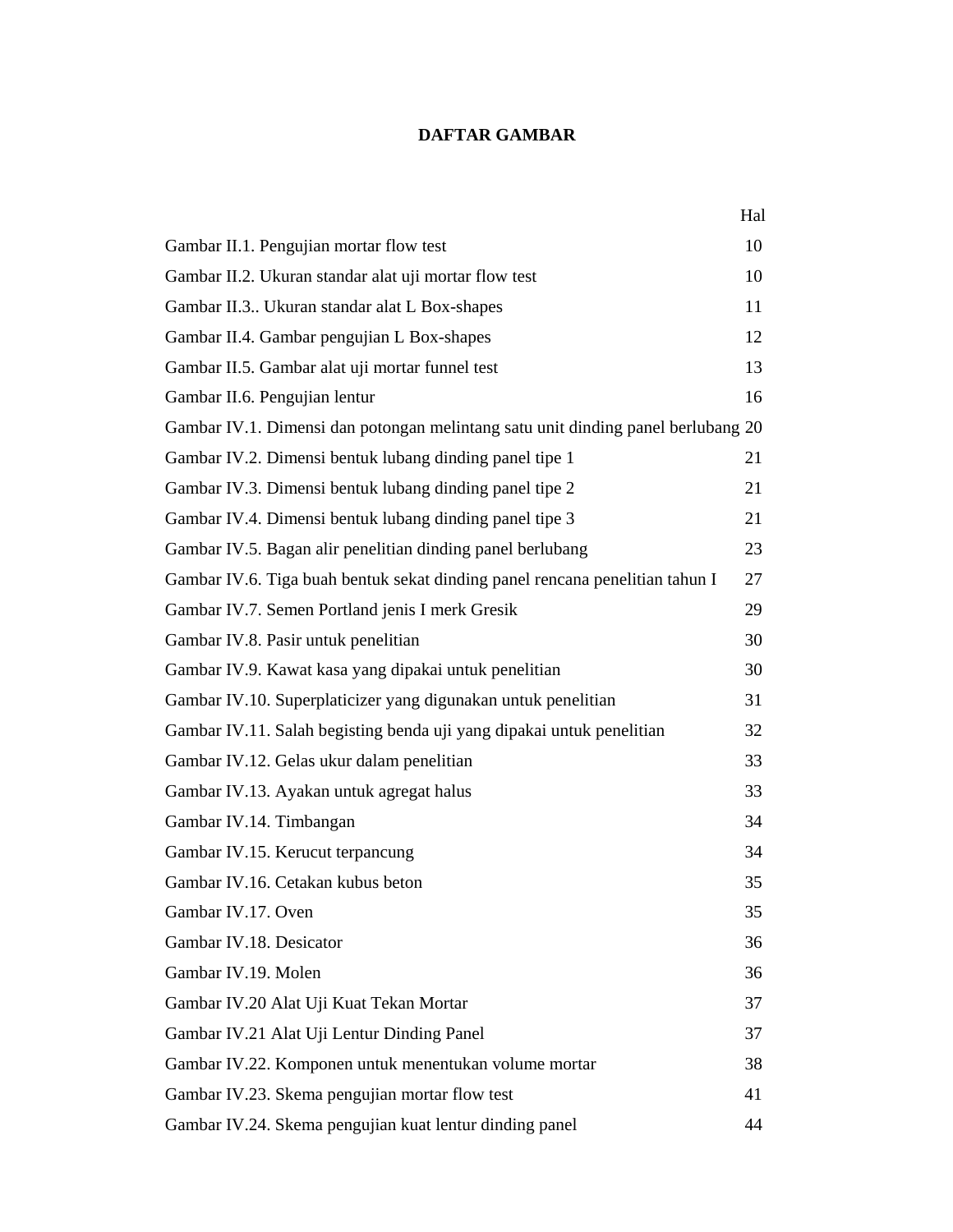| Gambar V.1. Kerucut untuk pengujian mortar flow test | 50 |
|------------------------------------------------------|----|
| Gambar V.2. Pengukuran diameter mortar flow test     | 50 |
| Gambar V.3. Pengujian lentur dinding panel type I    | 54 |
| Gambar V.4. Pengujian lentur dinding panel type II   | 54 |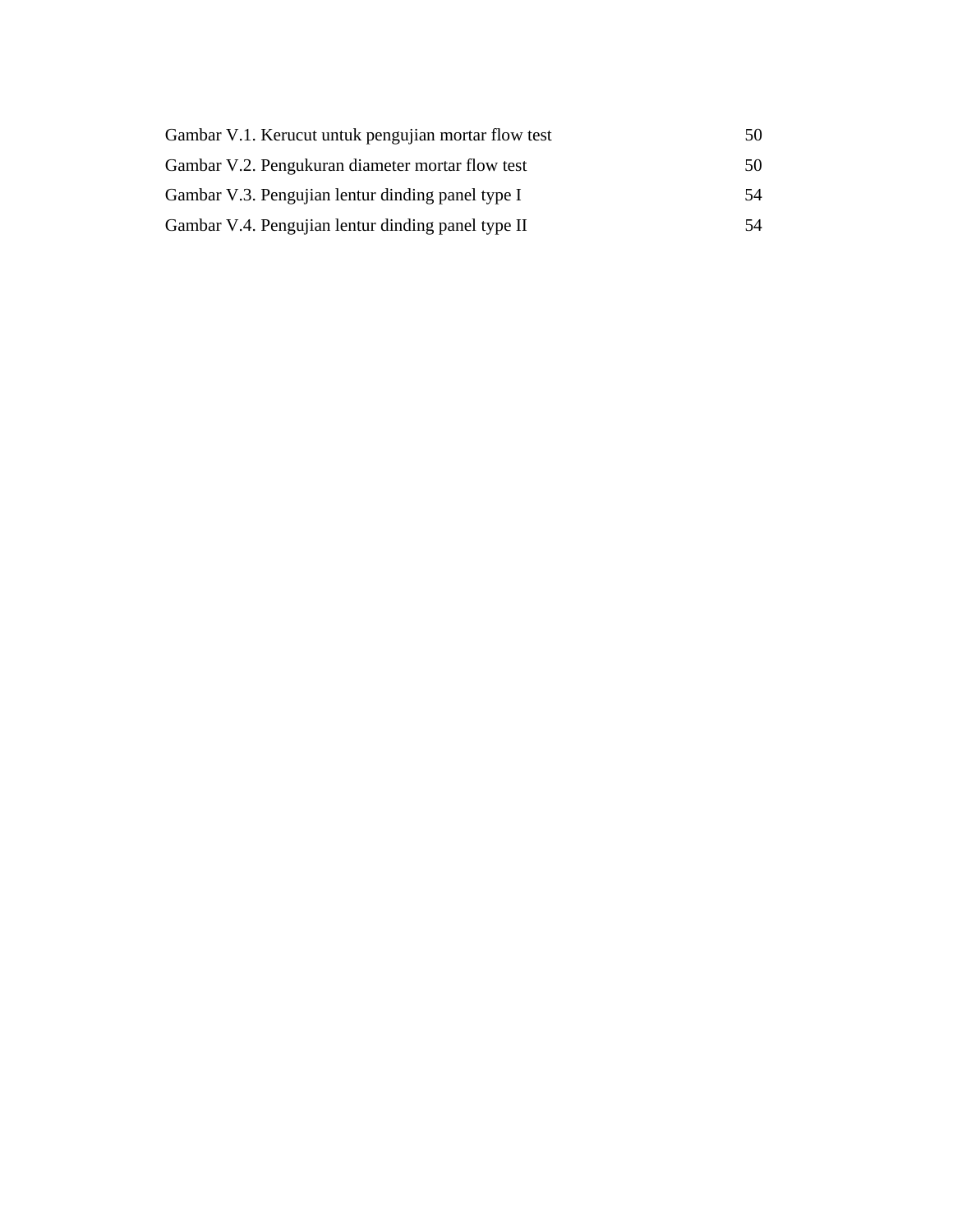#### **DAFTAR TABEL**

|                                                                       | Hal |
|-----------------------------------------------------------------------|-----|
| Tabel II.1. Persyaratan fisis bata beton Tahap kedua                  | 15  |
| Tabel IV.1. Berat per $m3$ rencana type dinding panel beton berlubang | 28  |
| Tabel IV.2. Benda uji penelitian                                      | 40  |
| Tabel IV.3. Standar penelitian pengujian bahan dan benda uji          | 45  |
| Tabel V.1. Sifat-sifat fisik agregat halus                            | 46  |
| Tabel V.2. Kebutuhan material mortar self-compacting concrete         | 48  |
| Tabel V.3. Hasil uji kuat tekan kubus mortar beton                    | 52  |
| Tabel V.4. Hasil pengujian serapan air dinding panel.                 | 53  |
| Tabel V.5. Hasil pengujian kuat lentur dinding panel.                 | 55  |
| Tabel V.6. Hasil pengujian berat satuan dinding panel                 | 57  |